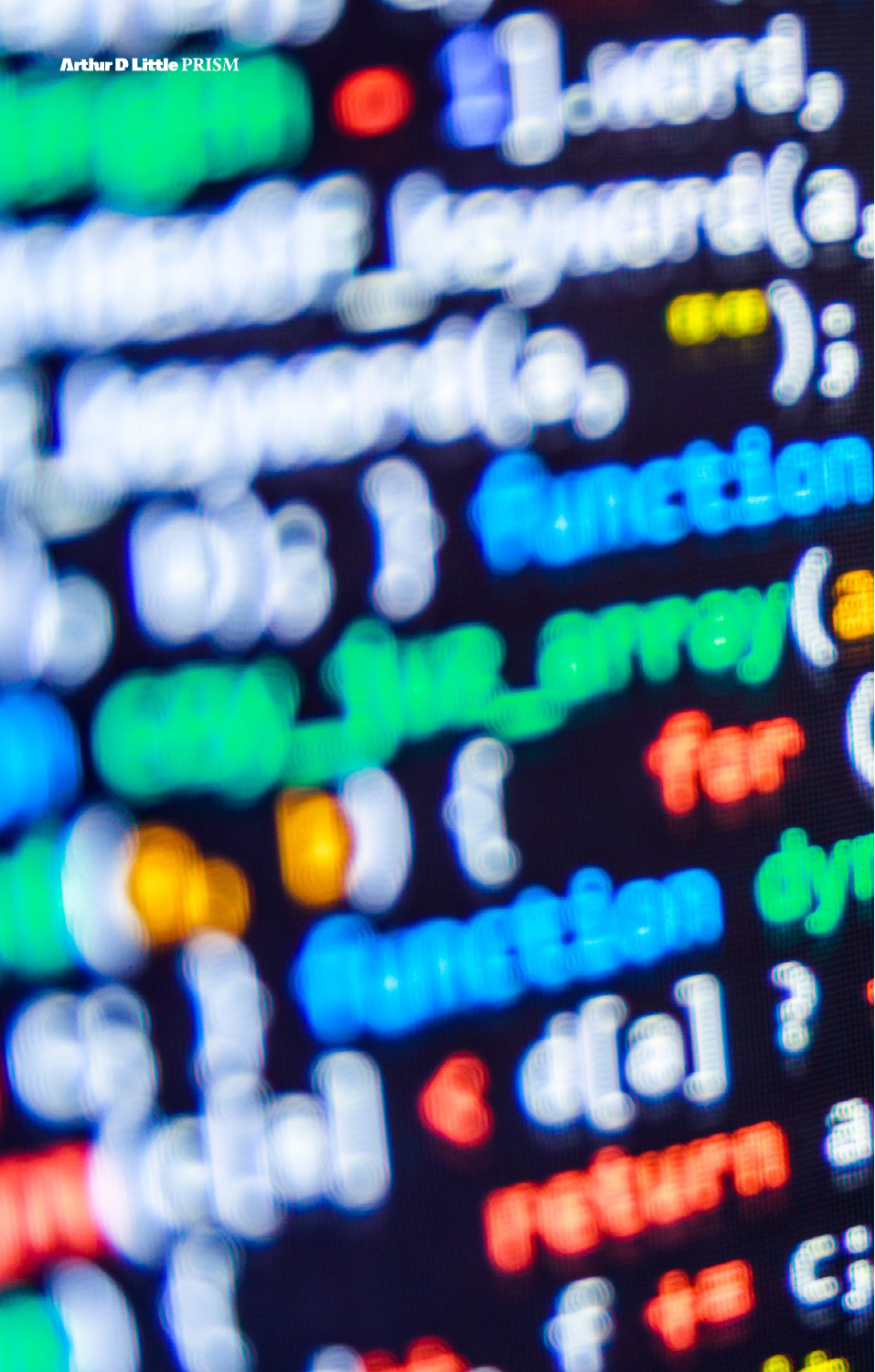# **The "human-to-technology" language challenge**

*Translating our imagination into working code*

Greg Smith, Mandeep Dhillon, Laurie Guillodo, Xabier Ormaechea, Carl Bate

Within every business, software can potentially drive a significant increase in enterprise value, whether by seizing new revenue opportunities, fundamentally transforming the organization, or driving efficiencies to compete effectively against everevolving rivals. However, translating ideas into working software is not easy. There are notable limitations on how people and organizations "talk to" technology. This is a significant hurdle for organizations in achieving their desired business outcomes. In this article, we look at typical business-to-technology language problems, and show how to overcome these through new ideas based on our recent experience and the techniques used by digital leaders.

It is often said that within every business is a technology business, with software central to enterprise success. However, translating ideas into working software is not easy. Looking at typical business-to-technology language problems, this article shows how to overcome them through new ideas and techniques used by digital leaders.



#### **Innovation through software**

It is often said that within every business is a technology business. As the digital revolution gains ever more momentum, organizations increasingly turn to this internal technology business – for instance, when they seek to increase revenue through new or diversified products, drive down costs through optimization and automation, or figure out how to deal with a new or revitalized competitor.

Current rankings of the world's largest companies are dominated by organizations whose principal engines of value creation are the software platforms that underpin them. Innovation increasingly resides within software, rather than physical engineering or more traditional product R&D. Whether it is pharma, automotive or telco, more and more innovation is generated and simulated within software before being made physical. Essentially, the ability to solve a problem or realize an opportunity fully within software is what will increasingly determine enterprise winners and losers.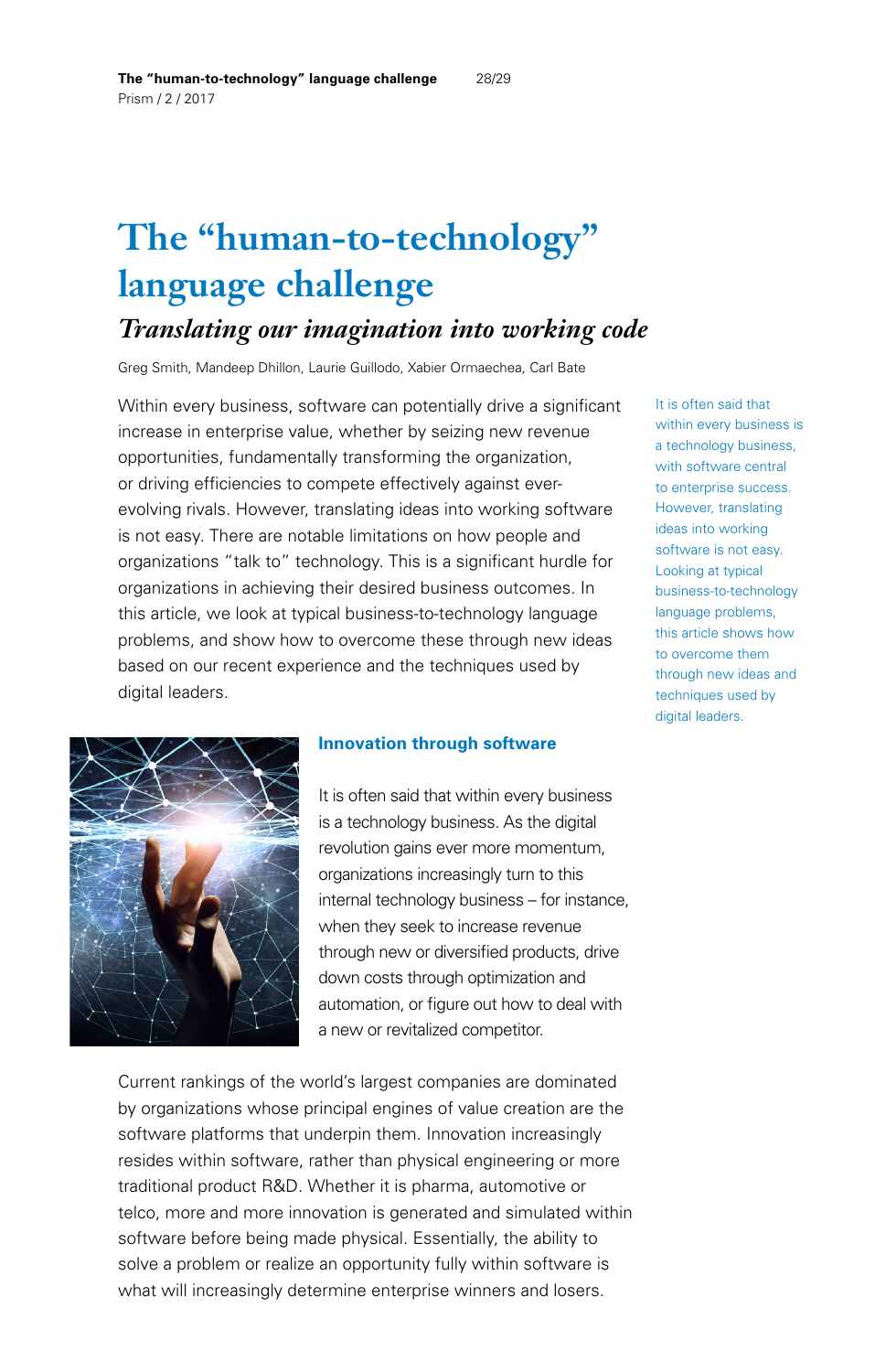#### **Box 1: Medtech sector**

The medtech sector demonstrates how software unlocks enterprise value. While initially created to develop and manufacture medical devices, medtech companies now increasingly focus on capturing data in order to generate valuable insight and create new revenue streams. Devices become enablers to harvest data, unlocking significant additional value. For example, iRhythm articulates its unique selling point around data (e.g., "more than 150 million hours of annotated ECG data") and "transparent insight", with little emphasis on its medical device itself<sup>1</sup>. The success of this approach is reflected in its 2016 IPO, in which it was valued at 65% above its estimate<sup>2</sup>.

Unfortunately, while the ability to master software is critical to future success, the barriers to achieving this for most organizations are high. Twenty years of outsourcing, offshoring and "off-theshelf" enterprise IT solutions have left organizations with little or no internal capability and understanding of how to craft software and harness it to achieve business goals. This is being exacerbated by two trends:

1) the addition of digital software on top of legacy applications 2) the desire to move to software-as-a-service (SaaS)

So where should an organization start?

Language is fundamentally a way of transferring ideas from one person to another person or group, and the "language of business" has, for centuries, required us to understand multiple dialects specific to the organization and its operations. This could be the requirement for all senior executives to understand the "language of finance", or for employees to learn industry- and company-specific terms.

<sup>1.</sup> [irhythmtech.com](http://irhythmtech.com)

<sup>2.</sup> [MobiHealthNews, iRhythm goes public with \\$107M IPO, October 2016](http://www.mobihealthnews.com/content/irhythm-goes-public-107m-ipo)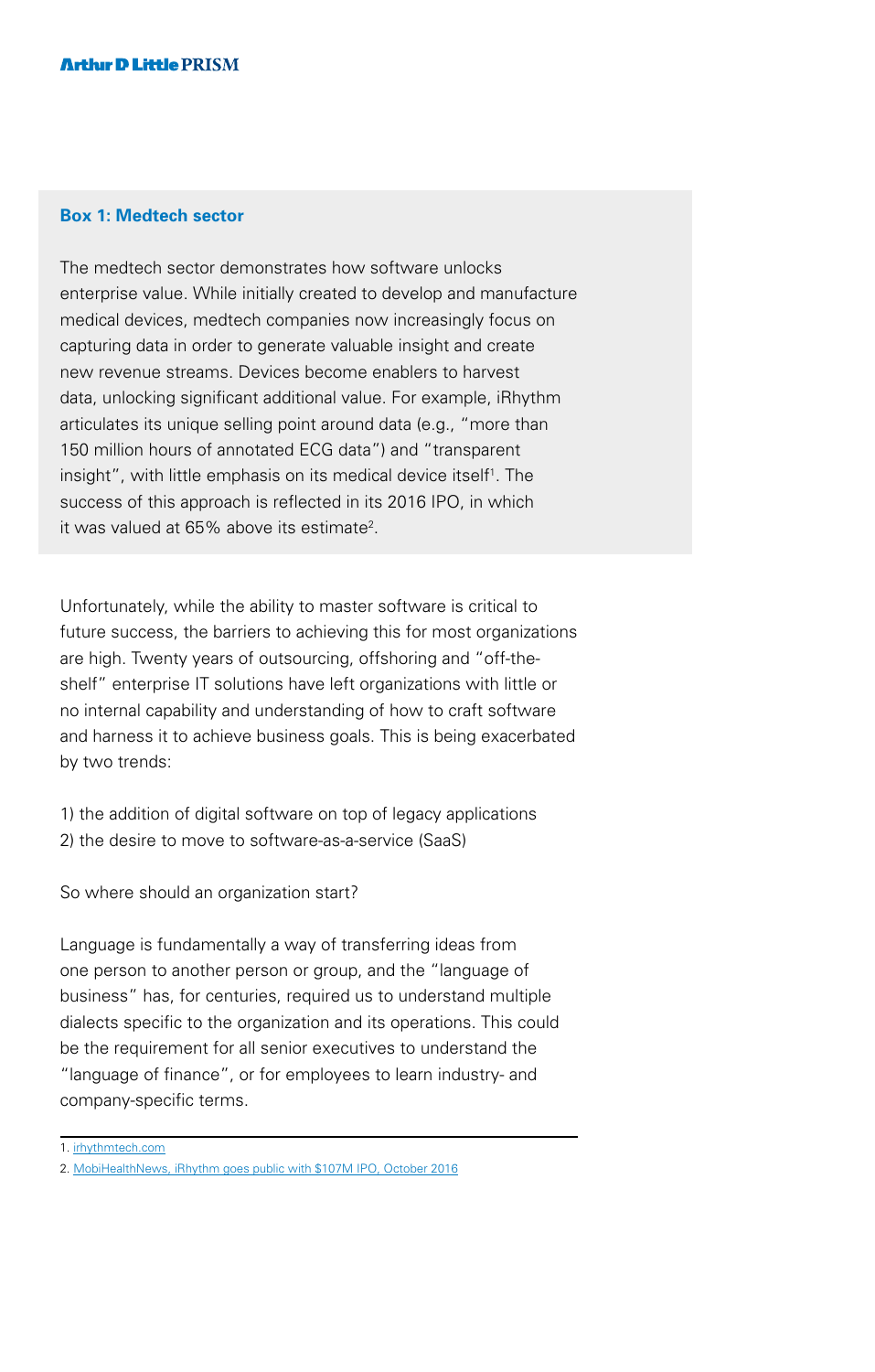With the rise of the software-enabled business, the language challenge now extends beyond the complexities of human-tohuman communication and requires everyone to be bilingual. As well as being able to communicate effectively with other people, we all now need to be able to communicate effectively with technology. If we think of the many ways in a typical business day that we still fail to communicate clearly between ourselves, this is significantly amplified when we consider human-to-technology communication.

Limitations in how humans "talk to" technology ultimately reduce the value of desired outcomes, and are a key issue for organizations that are trying to leverage "digital" to transform their companies. While there is no shortage of best management theory and practice on the subject of human-to-human communications in businesses, perhaps surprisingly, there is much less understood about the equally important subject of human-to-technology communications. In this article, we would like to focus on four aspects of human-to-technology communication where we see common pitfalls and challenges:

- 1. User requirements defining desired outcomes
- 2. Technology requirements defining the technology architecture to prevent limitations on desired outcomes
- 3. Coding writing code to achieve a working software product
- 4. Software product and adoption getting users and customers to use the final product (which may include changes in their behaviors)

In combination, these factors drive businesses to waste precious resources, time and investment, as well as organizational commitment.

## **1. User requirements**

When capturing user demand, organizations can be overly deterministic. For example, enterprise solutions such as ERP and CRM force organizations to follow the processes set out in their software, leading to a number of issues, including: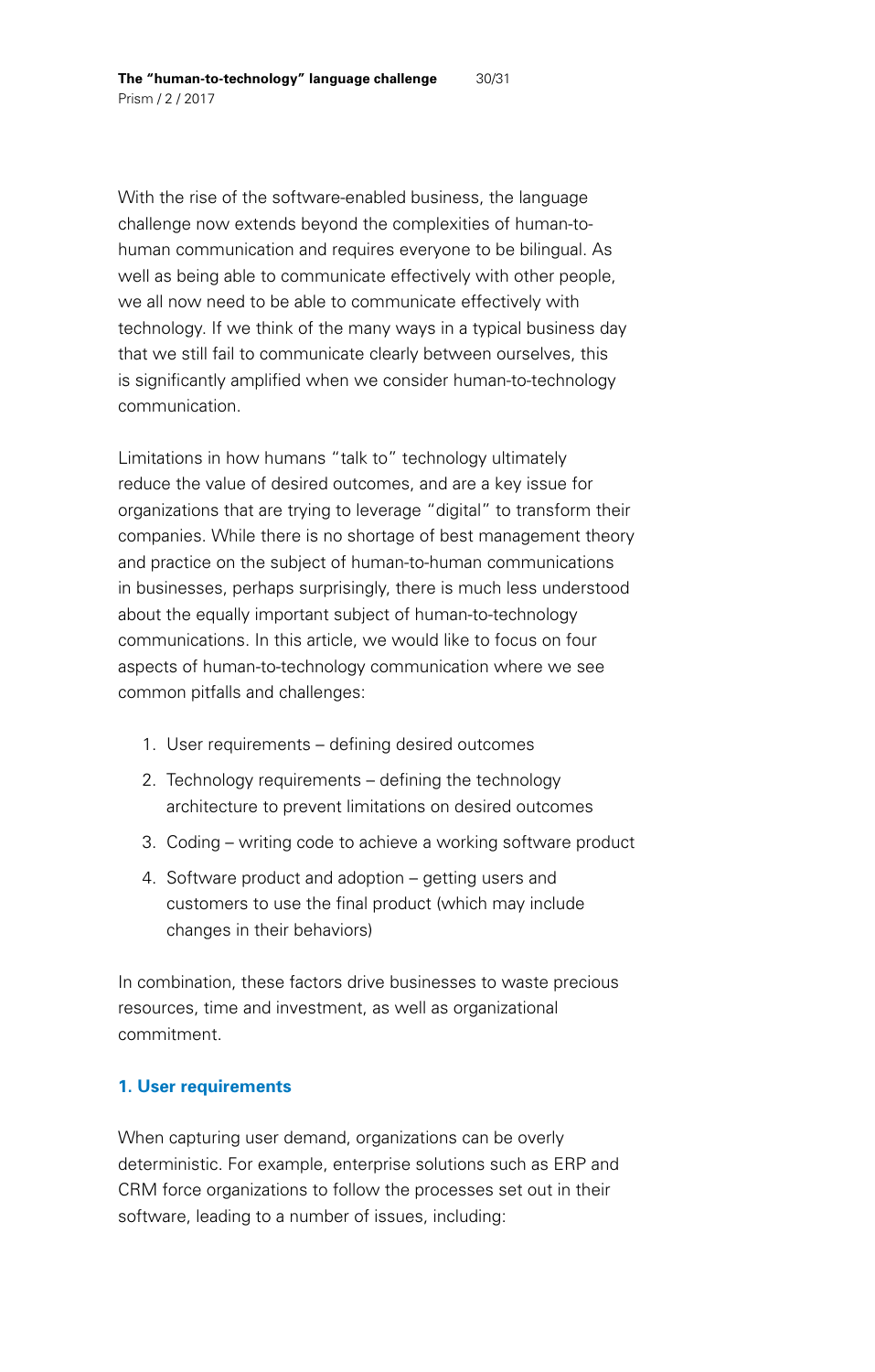- The framework applied can feel restrictive to business users (and to technical project managers)
- The framework can be focused on describing requirements that the tool can provide – rather than the actual needs and desired outcomes of the business
- The language used to describe requirements can be overly precise

We need a language that captures the richness of demand, yet we use one that is prescriptive and artificially limited by the constraints of supply. By completing the processes set out in enterprise solutions, we fool ourselves into thinking that success will follow. Yet, once configured, the resulting solution does not meet business expectations, burdening the organization with software that does not deliver the intended benefits.

#### **2. Technology requirements**

It is easy to believe that if a language is not descriptive enough, it can be a limiting factor. Yet, this contradicts with the underlying technology that unleashed the internet. Representational State Transfer (REST) is a technology architecture pattern that helped the internet become what it is today. Its language is based on just four verbs: GET, POST, PUT and DELETE. RESTful web services provide interoperability between different computer systems – with these four verbs, the only limitation to leveraging online computer systems is one's imagination.

The simplicity of REST directly contrasts with the complexity of Simple Object Access Protocol (SOAP) – another computing language originally defined in 1998 that allows web services to "talk to" computer systems on the internet. SOAP has a much richer descriptive framework, which is also more complex, and therefore restrictive.

At the time, the thought was that the richer and more complex the language descriptor, the more one could accomplish, yet REST has proven this is not the case. The complex framework that SOAP uses to connect web services ultimately drives an equally complex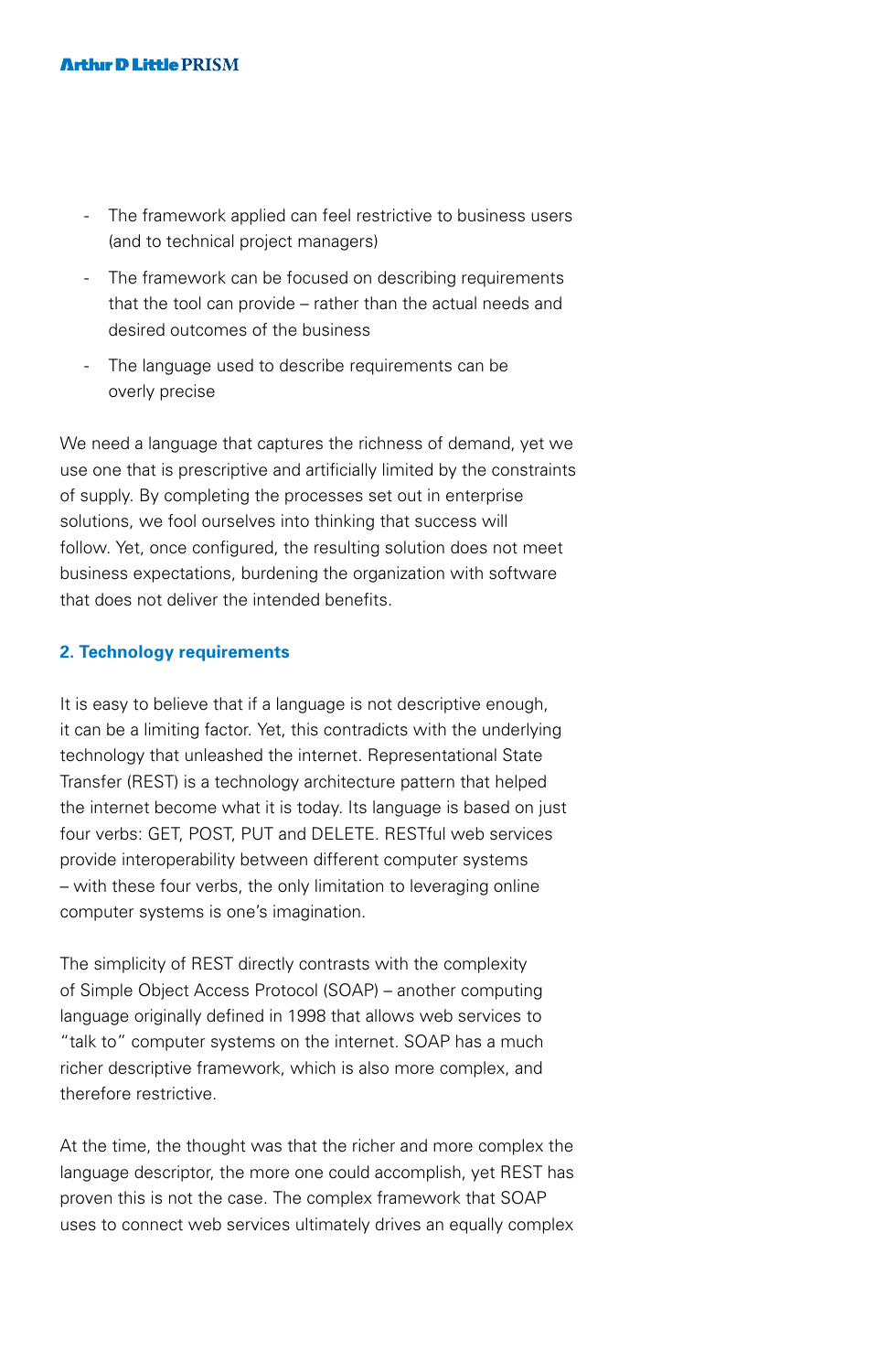and constraining manual/bible of enterprise tools. We therefore need a language that unleashes imagination and creativity, yet many enterprise tools are built on technology protocols that limit and constrain. By falling into the trap that more technology descriptors help codify requirements, we actually limit the business value through multiple, complex and constraining protocols.

## **3. Coding**

Coding today has a fundamental limitation – the number of people that can code. This scarcity of resources pushes up salaries and therefore means that organizations face budget issues when it comes to employing programmers. How do we, therefore, allow more people to create software, so that it becomes a process, rather than requiring them to learn to code?

To do this, we need a language that removes the barriers between ideas and execution as working code. Yet, we have a humanto-technology language taxonomy that, despite best efforts, has multiple barriers to entry. The end result is that we limit the number of people with great ideas who can quickly create business value.

## **4. Software product and adoption**

Adoption of new technologies within organizations is often met with passive resistance or "tissue rejection". A recent Arthur D. Little article<sup>3</sup> identified some common pitfalls, which are compounded by the issues described above. For example, many organizations underestimate behavioral issues – failing to adequately plan how employees will adopt the tool – and mismanage communication, which impact adoption.

We need a language that provides meaning by reflecting real-world complexity, and is simple to understand. Yet, we often neglect this and its impact on new technologies.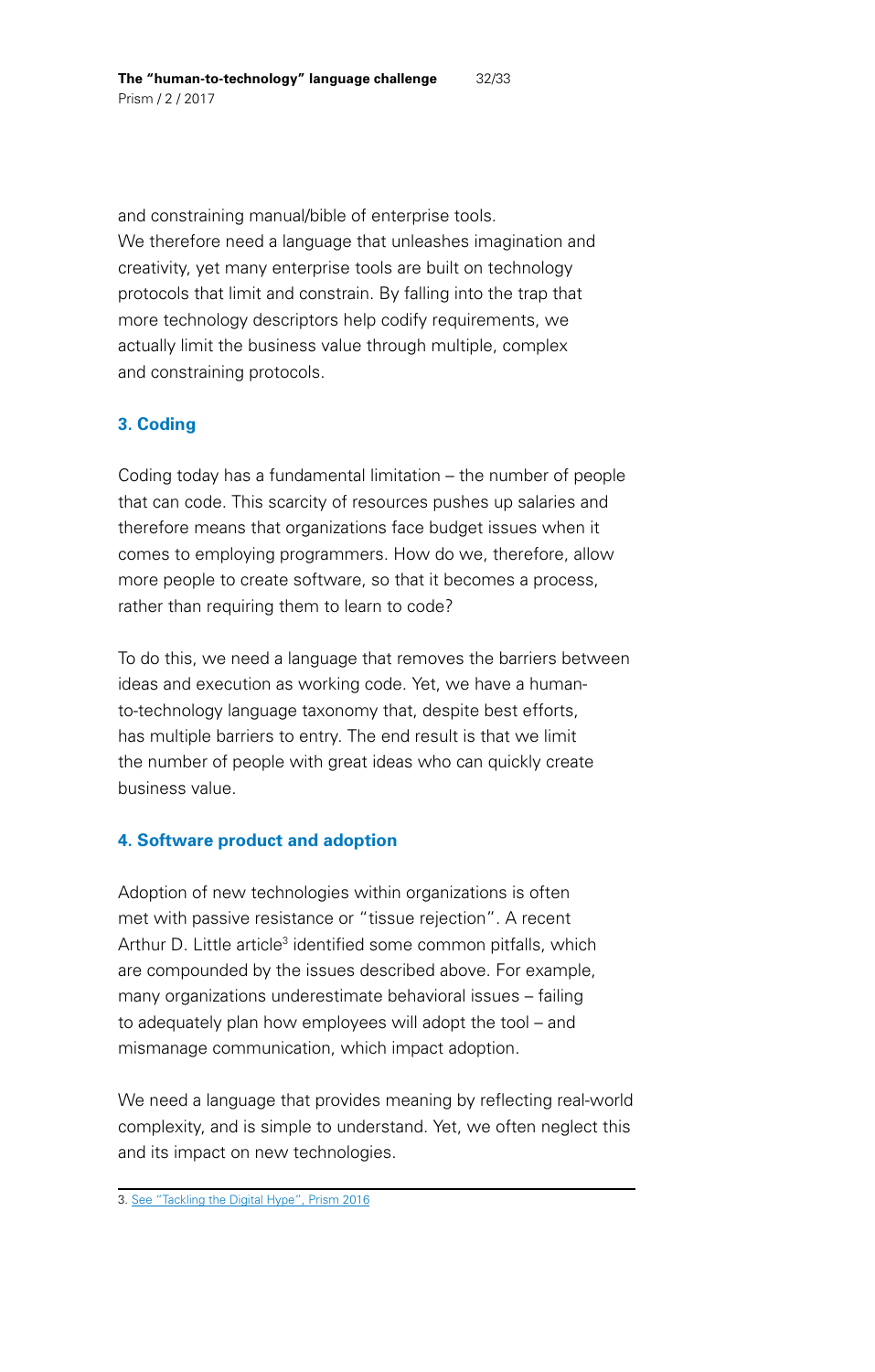# **How we "talk-to" technology to translate our ideas to working code**

Overcoming this challenge is not easy, but the following framework provides a blueprint for improved humantechnology communications.



## **1. Jobs To Be Done**

Enterprise software processes can limit the innovation potential of organizations. Therefore, when selecting or building new tools, it is important to deploy design-thinking concepts to help capture requirements that can test outcomes in a meaningful way:

- 1. **User stories** this captures actor, action and benefit, and is always expressed in a specific format ("as an <actor>, I can do <action>, so that I get <benefit>"). Through workshops, this tool helps business users define what they want. The only limitation of this method is the imagination of the business user, which can be constrained by how "they've always done it"; this is why it is vital to capture the benefit. By understanding the action and benefit in conjunction, one can determine the difference, and test and validate different scenarios with end users.
- 2. **Personas** this captures examples of users and their "pain" and "gain" points – i.e., what makes their lives difficult today, and what would remedy their issues. Personas also capture how a user may use a technology (e.g., frequency, location, device), which has an impact on overall technology requirements.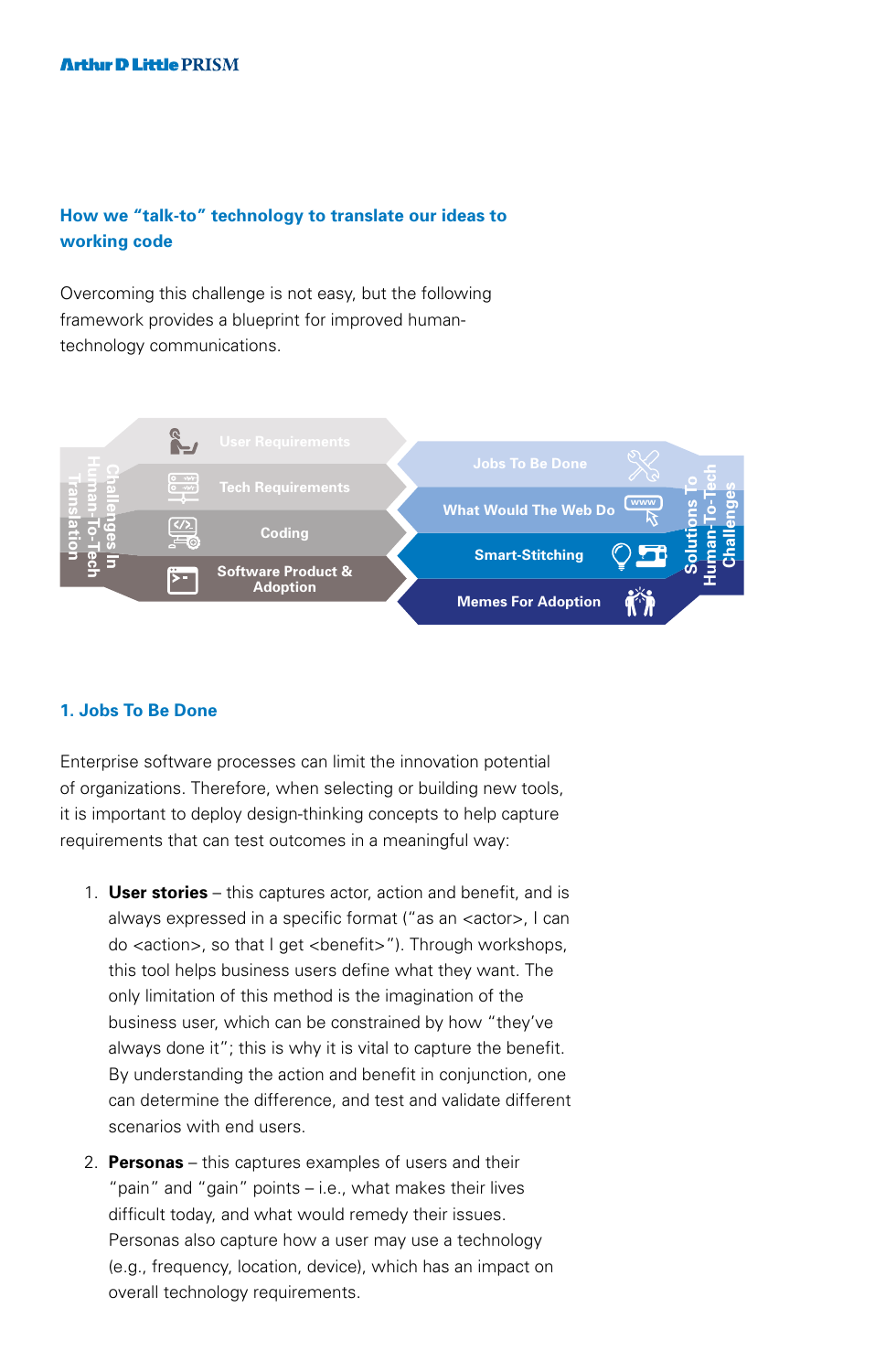3. **Jobs To Be Done** – a key component of personas and user stories is to define the ultimate desired outcome. These are expressed as "Jobs To Be Done" (JTBD), as explained by the JTBD framework developed by Clayton Christensen<sup>4</sup> and Anthony Ulwick<sup>5</sup>. This is the core desired action and outcome – and removes the impediment of how people have worked before to open up new ways to tackle old problems.

Arthur D. Little recently supported a major manufacturing company looking to select new tools to manage its innovation. Its choice was between traditional enterprise tools (which were costly and complex, and would take time to deliver value), a new softwareas-a-service tool (which may not have provided the required functionality and was perceived to be risky) and building its own. By applying JTBD, Arthur D. Little was able to quickly test >40 tools in the market, and provide a real choice, articulating the pros and cons based on user stories and JTBD (supported by a traditional three - and five-year business case).

## **2. What Would the Web Do (WWWD)**

REST is an architecture pattern that has underpinned and propelled the internet to where it is today. Other similar technology patterns have been adopted to help drive and deliver innovative digital solutions, and using these Digital Design Principles helps deliver robust, performant and highly extensible solutions to meet business needs. The ultimate purpose is to deliver technology architecture patterns that are open and flexible, which do not limit desired outcomes. User stories and JTBD are useful to help test these requirements.

4. Clayton Christensen, Scott Cook and Taddy Hall, "Marketing Malpractice: The Cause and the [Cure", Harvard Business Review, December 2005](https://hbr.org/2005/12/marketing-malpractice-the-cause-and-the-cure)

5. [Anthony W. Ulwick, "What Customers Want: Using Outcome-Driven Innovation to Create](https://books.google.co.uk/books?id=NL4eMqlX_8YC&printsec=frontcover&dq=What+Customers+Want:+Using+Outcome-Driven+Innovation+to+Create+Breakthrough+Products+and+Services&hl=en&sa=X&ved=0ahUKEwjWi8D7i53XAhXEnBoKHTxFD3kQ6AEIJjAA#v=onepage&q=What%20Customers%20Want%3A%20Using%20Outcome-Driven%20Innovation%20to%20Create%20Breakthrough%20Products%20and%20Services&f=false) [Breakthrough Products and Services", McGraw-Hill, 2005](https://books.google.co.uk/books?id=NL4eMqlX_8YC&printsec=frontcover&dq=What+Customers+Want:+Using+Outcome-Driven+Innovation+to+Create+Breakthrough+Products+and+Services&hl=en&sa=X&ved=0ahUKEwjWi8D7i53XAhXEnBoKHTxFD3kQ6AEIJjAA#v=onepage&q=What%20Customers%20Want%3A%20Using%20Outcome-Driven%20Innovation%20to%20Create%20Breakthrough%20Products%20and%20Services&f=false)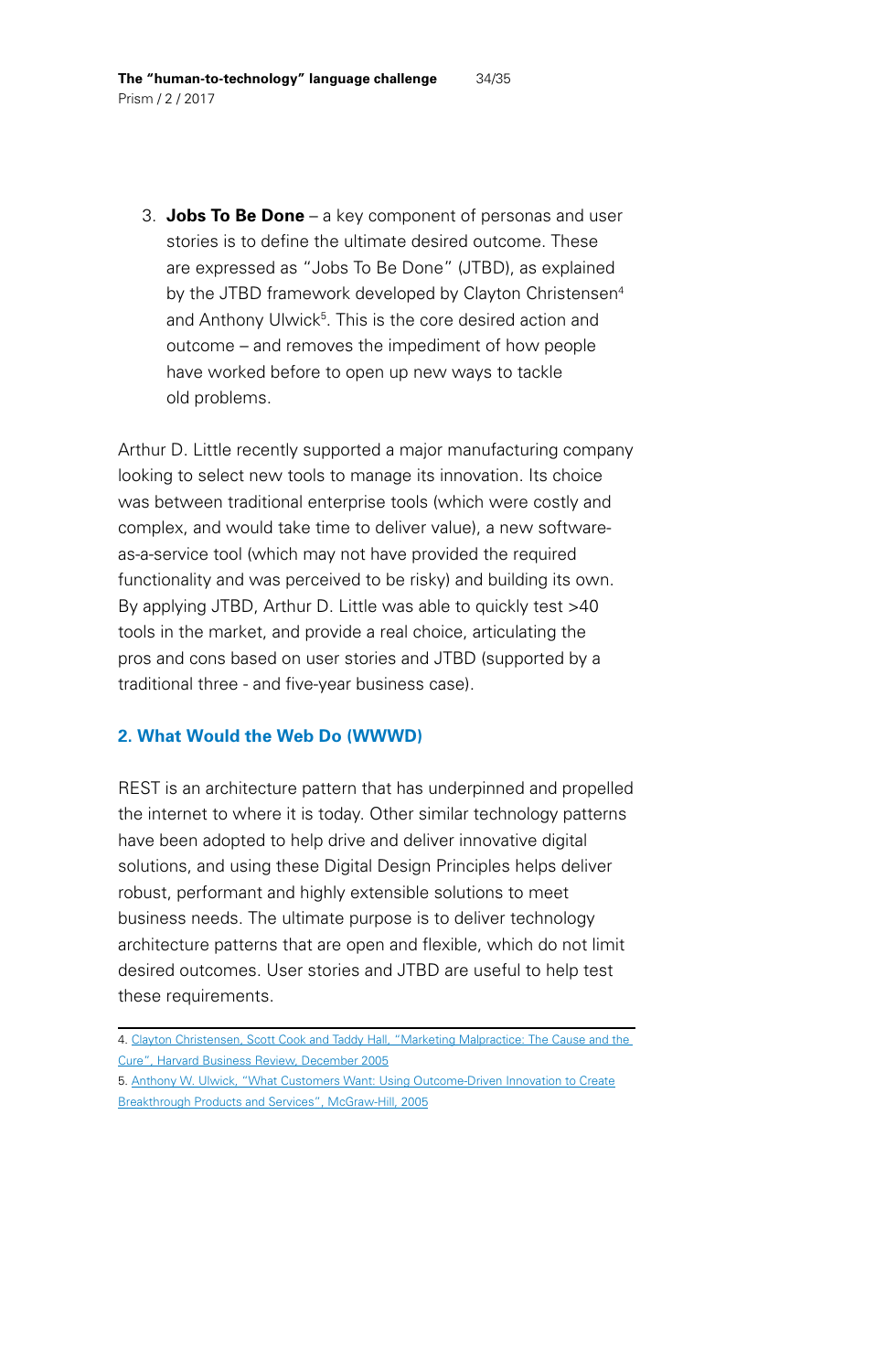Some examples of Digital Design Principles:

- *Design for Uncertainty* build for flexibility, and enable strategic agility
- *Leading Edge*, *not Bleeding Edge* ensure tools are first class and proven, but also appropriate for your needs
- *Automated, Scalable and Agile* build for automation by default, and ensure this is reflected in your business case
- *"Openable" Data and Interfaces* fully accessible, one version of the truth.

An airline company that wanted to provide better situational awareness to its business-crisis teams followed these principles. By using RESTful interfaces to extract data from existing legacy enterprise tools, combining it, and then providing a dashboard view, it helped employees on the ground make decisions based on new and emerging insight. A significant benefit was that it allowed teams to hold their nerve and not cancel flights, as they could see from the dashboard that the incident was improving.

#### **3. Smart-stitching**

Traditionally, organizations looking to acquire software had two fundamental approaches – build or buy. Unfortunately, both of these approaches have proven to be problematic, leading to the poor track record of IT project delivery and frustrated business leaders. The main challenges for a 100% built solution are normally time and cost, and the shortage of skills within an organization to deliver – and, just as importantly, to manage – a bespoke software development process. Unfortunately, bought packages have different but equally debilitating problems. The change required to match business processes to standard configurations and flows within software packages has, all too often, proven impossible for businesses to adapt to in anything other than trivial or genuinely commoditized domains.

Fortunately, best practice among technology innovators and software-driven businesses has opened up a third approach that we describe as "smart-stitching". In this pattern, an end-to-end business capability can be split into elements that can be delivered using standard software platforms, which are increasingly open source,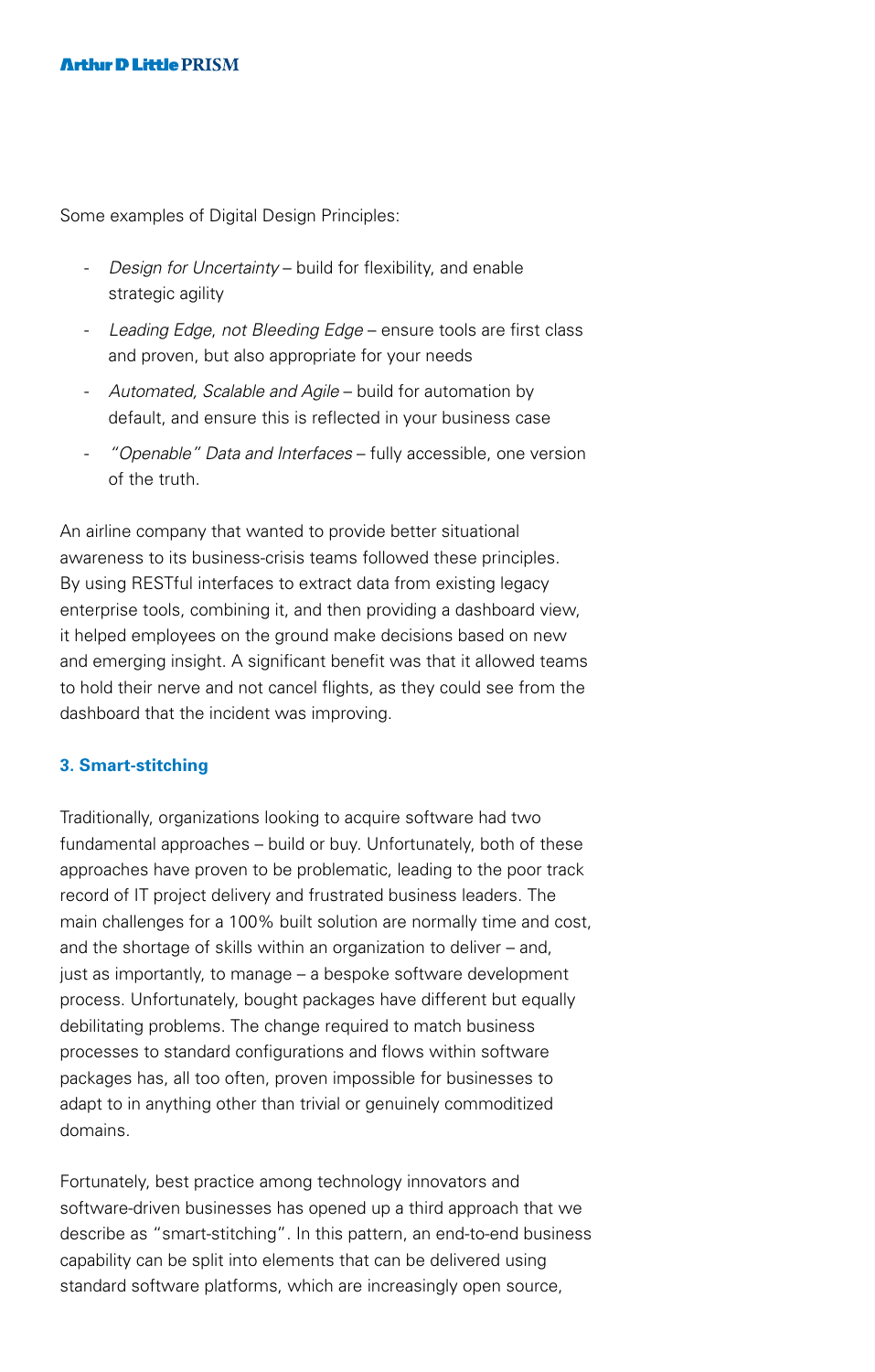cloud based and delivered as a service. When the analysis of what is needed is carried out, the elements that are truly bespoke to a solution or organization are typically a small percentage of the total footprint, and custom development of these components becomes a manageable and time-efficient exercise. The commodity and custom elements can then be "stitched" together into an end-toend solution.

Another significant benefit of the smart-stitching approach is the ability to exploit legacy technologies using the same techniques. Once legacy platforms are looked on as an asset to be harnessed and exploited, rather than an obstacle requiring wholesale replacement, the footprint of the required solution often shrinks dramatically. Often the question asked by an organization needs to be reframed to: "What is the minimum change we need to make to achieve new capabilities?"

Critically, when considering a "smart-stitch" approach, companies should always put "design before technology" to ensure that the solution is wrapped with a user experience (UX) that is intuitive and designed to drive adoption. This ensures that the diversity of elements comprising the overall solution (legacy, commodity and custom) is hidden from the customer or user, who has an experience built around their needs.

A large entertainment and gaming company used smart-stitching to deliver an innovative, new customer point-of-sale omnichannel experience. This involved taking existing and new technologies, and linking them to enable automation of staff tasks, in order to provide a better customer experience, and to help them better meet emerging government regulations.

## **4. Memes for adoption**

The word "meme" conjures a mental image of a joke that is spread online through social platforms, but it is also a powerful business tool to pass on an idea or new information over two speeds: quickly through viral adoption, and slowly by embedding values and culture. Indeed, Arthur Dehon Little's response of, "Who says it can't be done?" when asked whether it was possible to create a silk purse out of a pig's ear, is an excellent example – one that has inspired both consultants and clients since 1886.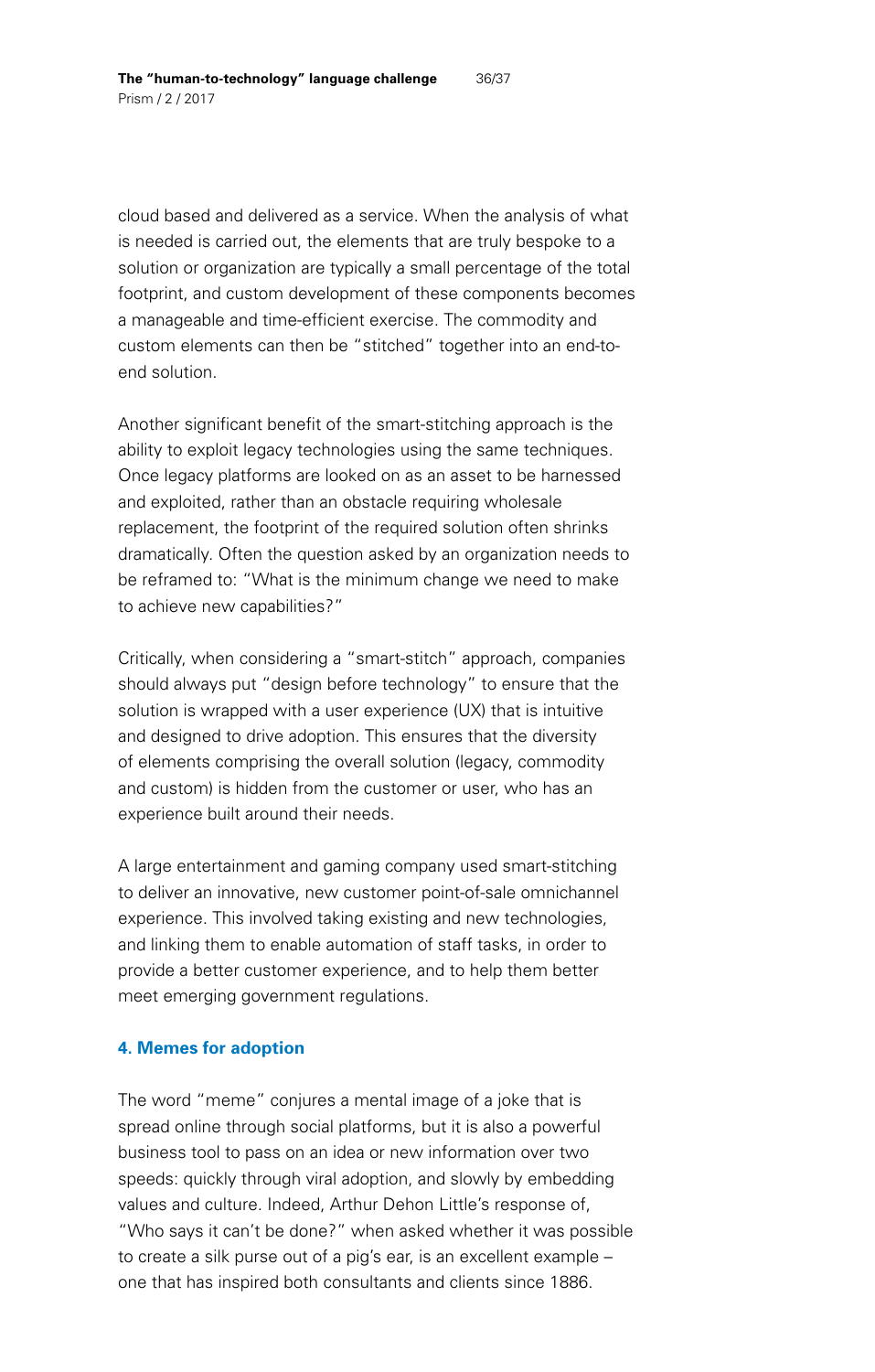Memes act by delivering a simple message. The purpose of that message can be two-fold: to deliver a quantum of information to explain and enact a change or desired outcome, and/or to help embed adoption of that desired outcome into the DNA of an organization's ways of working and culture. The first must happen very quickly, almost intuitively, to the receiver of the message. The second happens over time, as a feature/by-product of the ways of working and culture, through peer-effect. Both require a meme to have similar characteristics: simple, short, and salient. Another important characteristic is that the meme explains the desired outcome.

There are numerous historic examples of companies applying memes to help deliver internal change (e.g., "Change before you have to" – Jack Welch, General Electric; and "Obsess over customers" – Jeff Bezos, Amazon). Emerging digital disruptors are particularly good at embedding memes reflecting their ways of working. Netflix recently updated its 100+-slide pack<sup>6</sup> into a 10-page prose<sup>7</sup>. The two documents contain a series of powerful memes (e.g., "People over process", "Context, not control", "Highly aligned, loosely coupled") – so powerful that they have actually spread way beyond the company's borders: one version of the initial deck has more than 16 million views on SlideShare.

Arthur D. Little has used memes with its clients to help drive adoption of new ideas and technologies – for example, the meme, "show me, not tell me", which is fully aligned to agile $8$  ways of working. Our teams use this to create a "slice" of the working solution – not throwaway code – to show the art of the possible through a working proof of concept. Critically, it produces a tangible product in weeks (not months or years) that can be tried and tested by business and technology stakeholders, or customers, for early feedback, iteration and buy-in.

<sup>6.</sup> slideshare.net/reed2001/culture-1798664

<sup>7.</sup> [https://jobs.netflix.com/culture/](https://www.slideshare.net/reed2001/culture-1798664?qid=a9252f15-6d99-44db-9e62-9b82626eb7f3&v=&b=&from_search=2)

<sup>8.</sup> Agile Manifesto:<http://agilemanifesto.org/>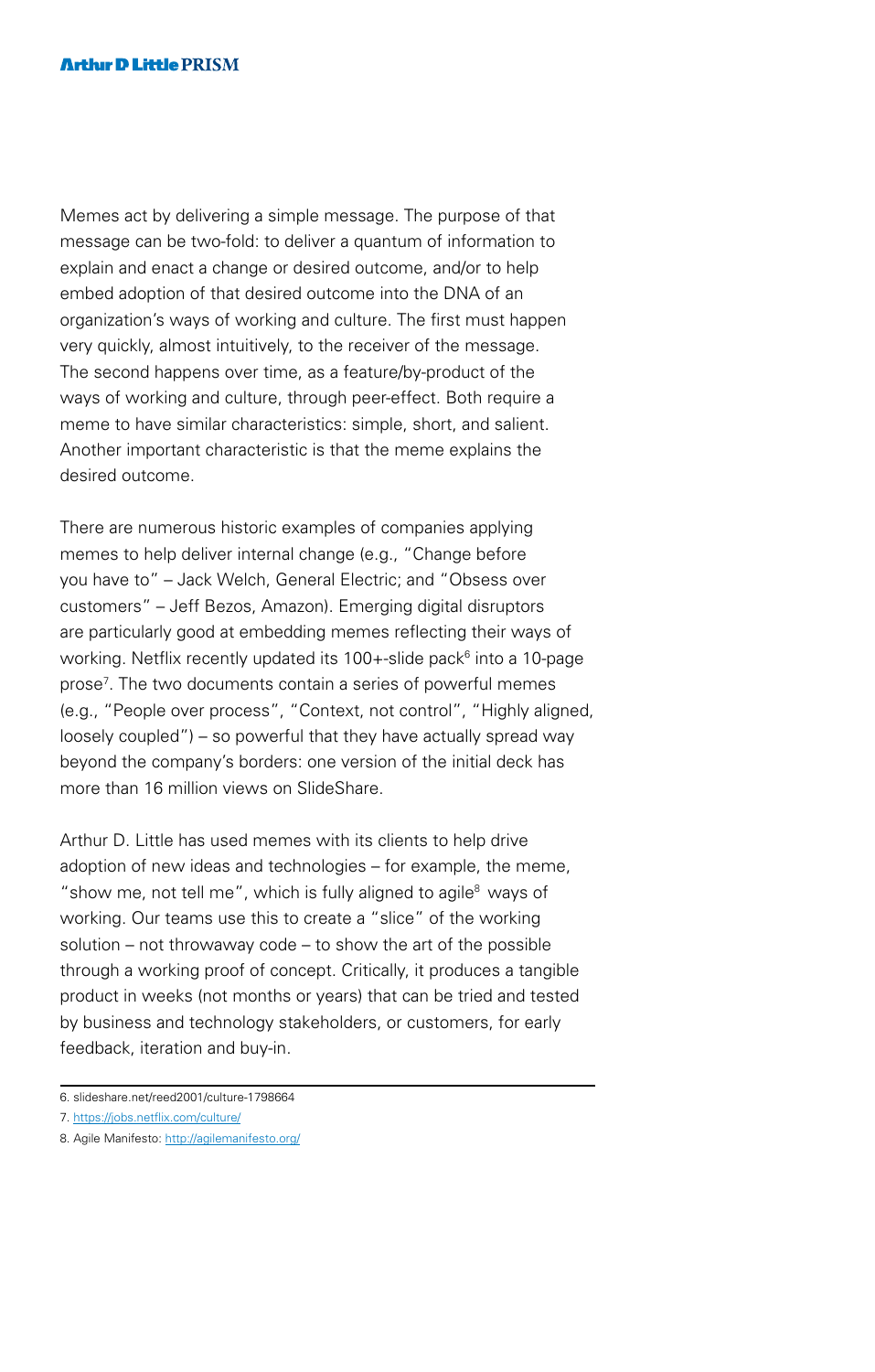## **Insight for the Executive**

Increasingly, companies will win or lose based on the value they can generate in the software layer. This requires executives to help their organizations improve their ability to "talk to" technology. However, traditional approaches are constrained, by either restrictive language and frameworks, closed technology architecture patterns, or not thoroughly considering adoption. There are new ways of thinking and working that can help improve the effectiveness of human-to-technology knowledge transfer, which are summarized by:

- 1. Jobs To Be Done
- 2. What Would the Web Do?
- 3. Smart-stitching
- 4. Memes for adoption

Wikipedia's definition of technology is: "... the collection of techniques, skills, methods and processes used in the production of goods or services…" In this sense, the language we use to talk to machines, to conceive and codify software, is a type of technology itself. We therefore recommend that executives look at how their organizations can understand and get better at the technology of language, if they want to drive success.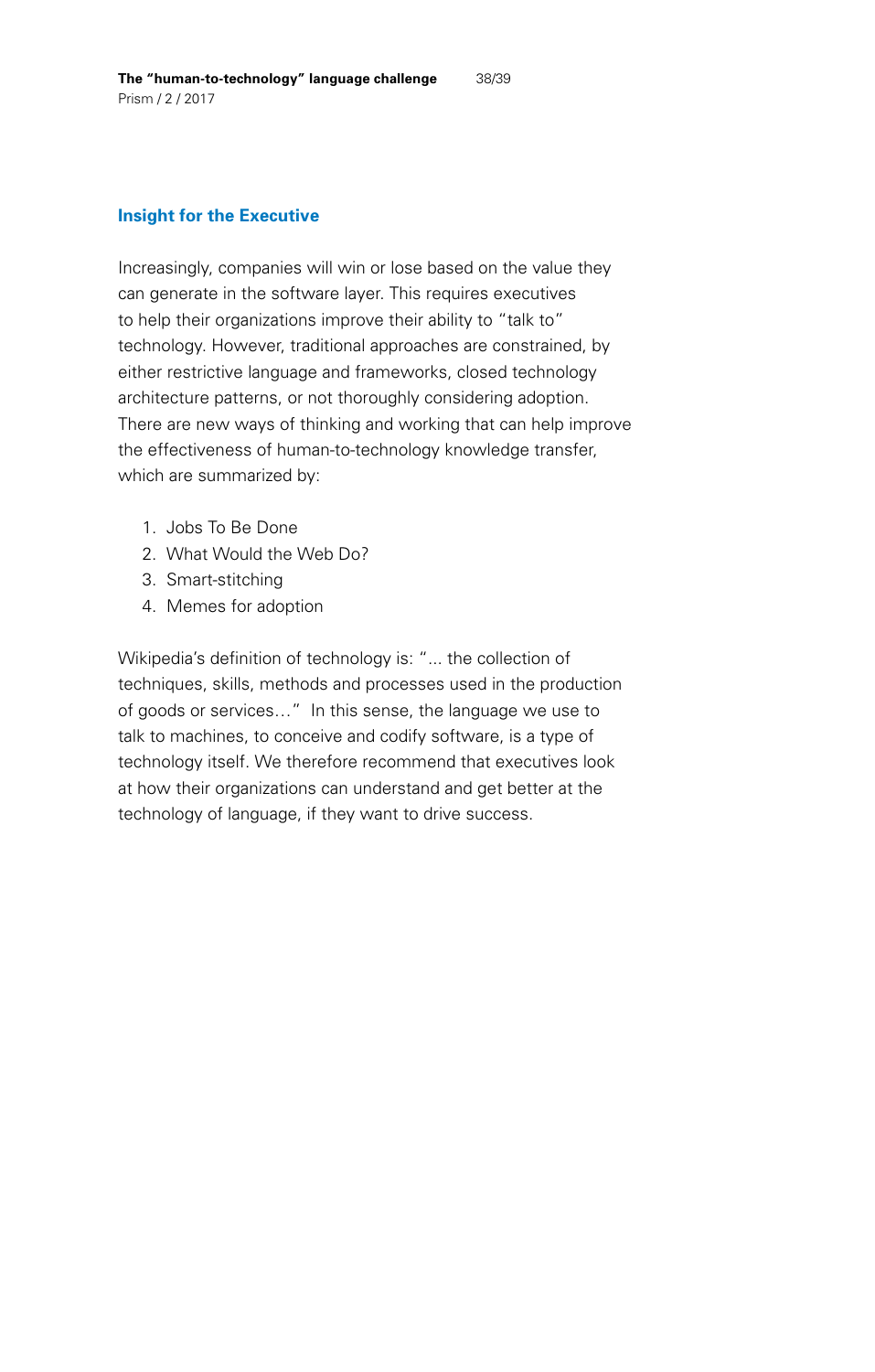**Artlur D Little PRISM**